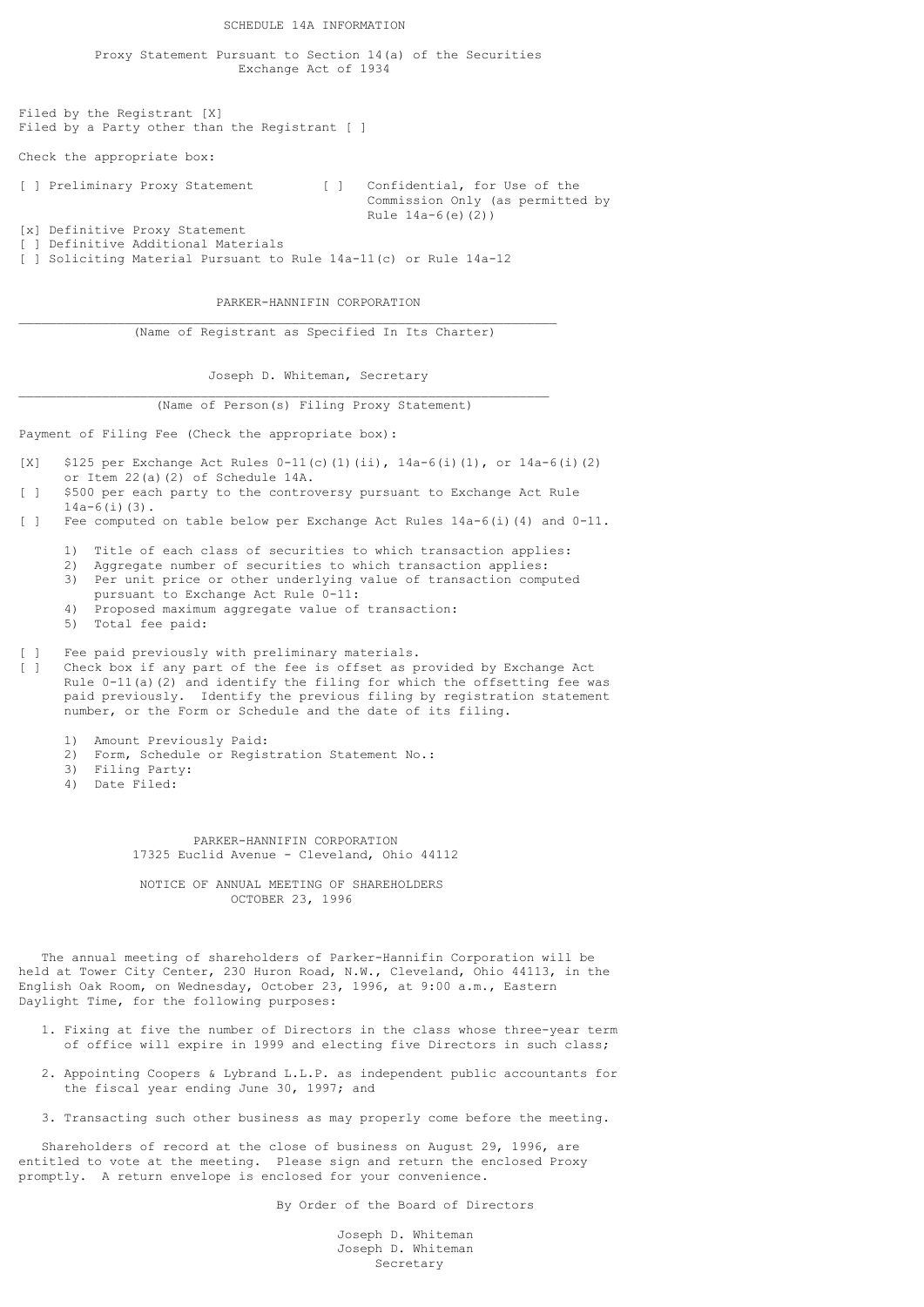September 23, 1996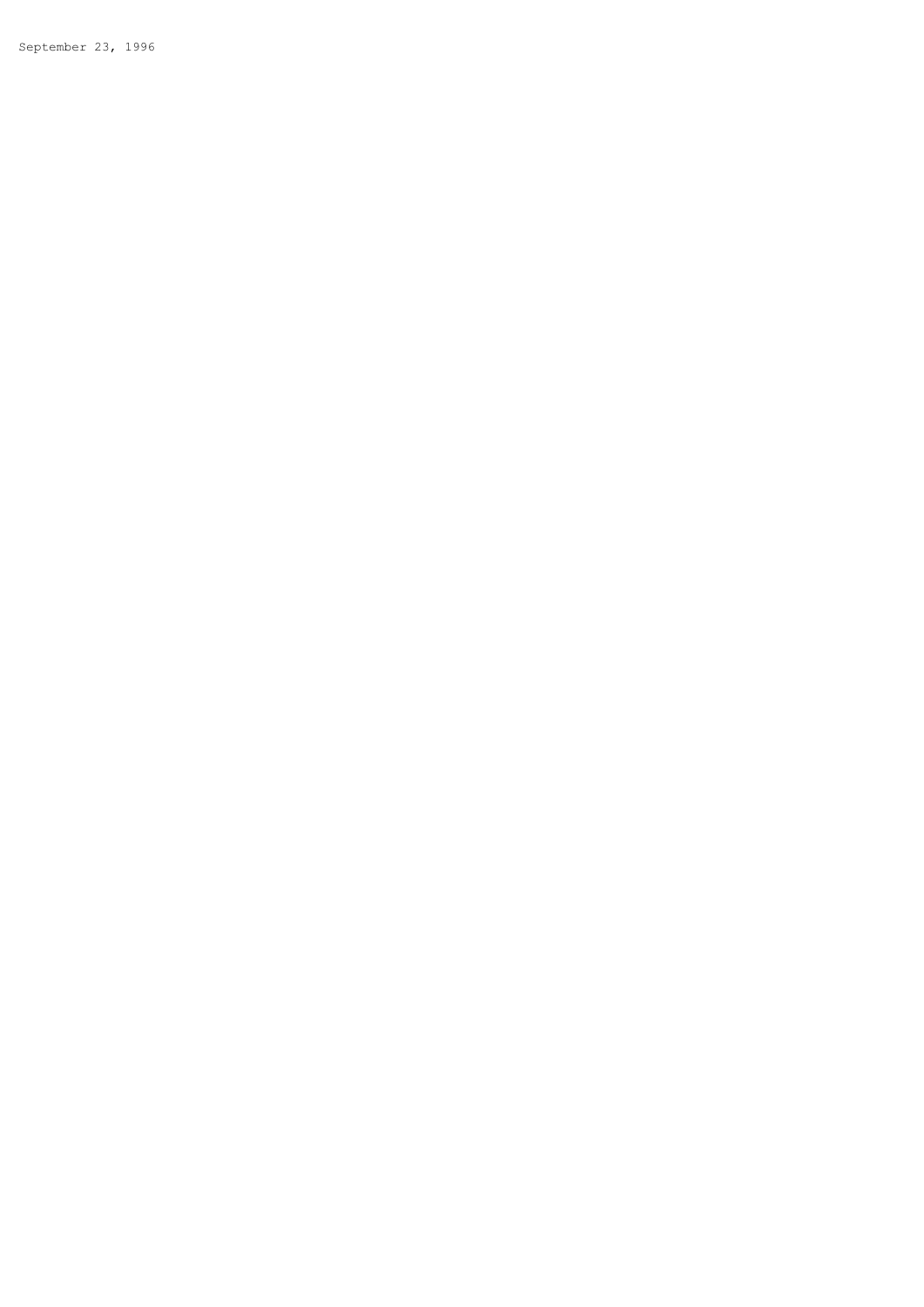#### PARKER-HANNIFIN CORPORATION

### 17325 Euclid Avenue - Cleveland, Ohio 44112

## Web Site: http://www.parker.com

# PROXY STATEMENT

 This Proxy Statement is furnished in connection with the solicitation by the Board of Directors of the Corporation of proxies to be voted at the annual meeting of shareholders scheduled to be held on October 23, 1996, and at all adjournments thereof. Only shareholders of record at the close of business on August 29, 1996 will be entitled to vote. On that date, 74,296,372 Common Shares of the Corporation were outstanding and entitled to vote at the meeting, each share being entitled to one vote. This Proxy Statement and the form of Proxy are being mailed to shareholders on September 23, 1996.

 Shareholders of the Corporation have cumulative voting rights in the election of Directors, provided any shareholder gives notice in writing to the President or a Vice President or the Secretary of the Corporation not less than 48 hours before the time fixed for holding the meeting that he desires that the voting at such election be cumulative and an announcement of the giving of such notice is made upon the convening of the meeting by the Chairman or the Secretary or by or on behalf of the shareholder giving such notice. In such event, each shareholder has the right to cumulate his votes and give one nominee the number of votes equal to the number of Directors to be elected multiplied by the number of votes to which his Common Shares are entitled, or he may distribute his votes on the same principle among two or more nominees, as he sees fit. In the event that voting at the election is cumulative, the persons named in the Proxy will vote Common Shares represented by valid Board of Directors' Proxies on a cumulative basis for the election of the nominees named below, allocating the votes of such Common Shares in accordance with their judgment.

### ELECTION OF DIRECTORS

 The Directors of the class elected at each annual election hold office for terms of three years. The Board of Directors of the Corporation presently consists of 14 members divided into three classes. The classes whose terms expire in 1996 and 1997 consist of five members each and the class whose term expires in 1998 consists of four members. Since the last annual meeting of shareholders, pursuant to authority granted in the Corporation's Code of Regulations, the Board of Directors has added two additional members, as follows: Stephanie A. Streeter was elected to the Board of Directors in April 1996 to a term expiring in 1996 and Michael A. Treschow was elected to the Board of Directors in July 1996 to a term expiring in 1997.

 Shareholder approval is sought to fix at five the number of directors in the class whose term will expire in 1999 and to elect Paul C. Ely, Jr., Frank A. LePage, Peter W. Likins, Wolfgang R. Schmitt and Stephanie A. Streeter, directors whose terms of office expire in 1996, to such class. A plurality of the Common Shares voted in person or by proxy is required to elect a director.

 Should any nominee become unable to accept nomination or election, the proxies will be voted for the election of such other person as a Director as the Board of Directors may recommend. However, the Board of Directors has no reason to believe that this contingency will occur.

 $-1$  -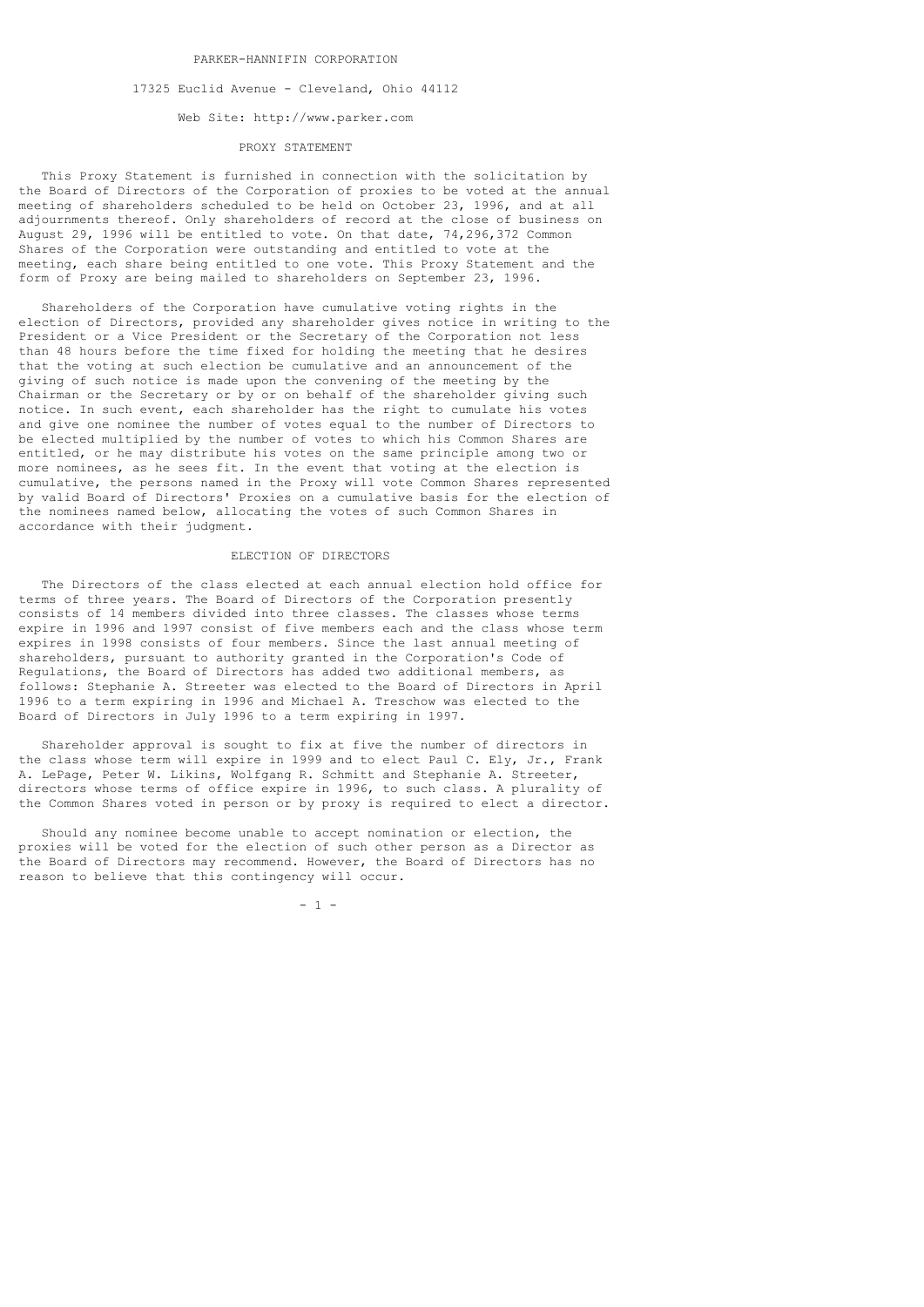- PAUL C. ELY, JR., 64, has served as a Director of the Corporation since 1984. He is Chairman of the Pension Committee and a member of the Nominating Committee. Mr. Ely is General Partner of Alpha Partners (venture capital seed financing). Mr. Ely is also a Directory of Tektronix, Inc.
- FRANK A. LEPAGE, 69, has served as a Director of the Corporation since 1977. He is a member of the Nominating and Audit Committees. Now retired, Mr. LePage previously served as Director and Executive Vice President of The Firestone Tire & Rubber Company (manufacturer of tires and related products). Mr. LePage is also a Director of Acme Metals Inc.
- PETER W. LIKINS, 60, has served as a Director of the Corporation since 1989. He is Chairman of the Nominating Committee and a member of the Audit and Compensation and Management Development Committees. Dr. Likins is the President of Lehigh University. Dr. Likins also serves as Director of Consolidated Edison Company of New York, Inc., Communications Satellite Corp. and Safeguard Scientifics, Inc.
- WOLFGANG R. SCHMITT, 52, has served as a Director of the Corporation since 1992. He is a member of the Nominating and Compensation and Management Development Committees. Mr. Schmitt is the Chairman of the Board and Chief Executive Officer of Rubbermaid Incorporated (manufacturer of rubber and plastic products). He was previously President and Chief Operating Officer of Rubbermaid from 1991 to 1992. Mr. Schmitt also serves as a Director of Kimberly-Clark Inc.
- STEPHANIE A. STREETER, 39, was elected to the Board of Directors in April 1996. She is a member of the Nominating and Audit Committees. Ms. Streeter is the Group Vice President of Office Products Worldwide of Avery Dennison Corporation (adhesives and office products). She was previously Vice President and General Manager of Avery Dennison Brands from June 1993 to April 1996 and Vice President and General Manager of Office Labels at Avery Dennison from February 1991 to May 1993.

### PRESENT DIRECTORS WHOSE TERMS EXPIRE IN 1998

- JOHN G. BREEN, 62, has served as a Director of the Corporation since 1980. He is Chairman of the Compensation and Management Development Committee and a member of the Nominating and Pension Committees. Mr. Breen is the Chairman of the Board and Chief Executive Officer of The Sherwin Williams Company (paints and coatings). Mr. Breen is also a Director of National City Corporation, Mead Corporation and Goodyear Tire and Rubber Company.
- PATRICK S. PARKER, 66, has served as a Director of the Corporation since 1960. Mr. Parker is the Chairman of the Board of Directors of the Corporation.
- WALTER SEIPP, 70, has served as a Director of the Corporation since 1992. He is a member of the Nominating Committee. Dr. Seipp is the Chairman of the Supervisory Board of Commerzbank AG in Frankfurt, Germany.
- DENNIS W. SULLIVAN, 57, has served as a Director of the Corporation since 1983. Mr. Sullivan is the Executive Vice President - Industrial of the Corporation. Mr. Sullivan is also a Director of Ferro Corporation and KeyCorp.

 $-2$  -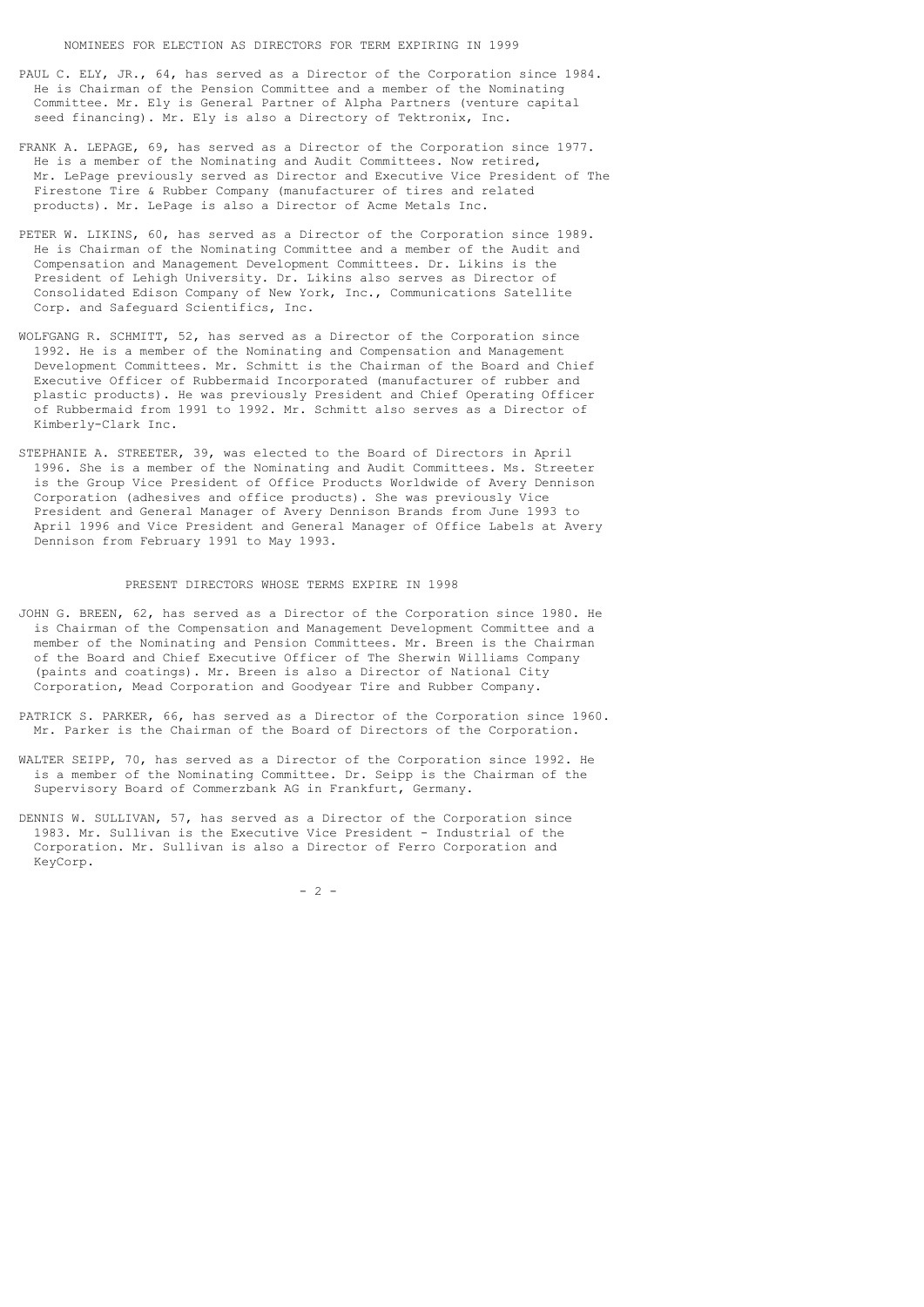- DUANE E. COLLINS, 60, has served as a Director of the Corporation since 1992. Mr. Collins became President and Chief Executive Officer of the Corporation in July 1993. Prior to that date, Mr. Collins served as the Corporation's Vice Chairman of the Board from June 1992 to June 1993 and Executive Vice President and President, International, from 1987 to 1992. Mr. Collins also serves as a Director of National City Corporation and The Sherwin Williams Company.
- ALLEN H. FORD, 68, has served as a Director of the Corporation since 1975. He is Chairman of the Audit Committee and a member of the Nominating and Pension Committees. Now a Consultant, Mr. Ford was formerly the Senior Vice President-Finance and Control of The Standard Oil Company (diversified natural resources). Mr. Ford is also a Director of First Union Real Estate Investments and Gliatech Inc.
- ALLAN L. RAYFIELD, 61, has served as a Director of the Corporation since 1984. He is a member of the Nominating, Compensation and Management Development and Audit Committees. Now retired, Mr. Rayfield previously served as President, Chief Executive Officer and Director of M/A-COM, Inc. (microwave manufacturing) from November 1993 to December 1994; President and Chief Operating Officer of M/A-COM, Inc. from March 1991 to November 1993. Mr. Rayfield is also a Director of Acme Metals Inc.
- PAUL G. SCHLOEMER, 68, has served as a Director of the Corporation since 1982. Mr. Schloemer served as President and Chief Executive Officer of the Corporation from 1984 to 1993. Mr. Schloemer is also a Director of Rubbermaid Incorporated, AMP Incorporated and Esterline Technologies Corporation.
- MICHAEL A. TRESCHOW, 53, was elected to the Board of Directors in July 1996. He is a member of the Nominating and Audit Committees. Mr. Treschow is the President and Chief Executive Officer of Atlas Copco AB (mechanical engineering) in Sweden. Mr. Treschow is also a Director of SKF AB and Saab Automobile AB.

 No Director of the Corporation is related to any other Director. During the fiscal year ended June 30, 1996, there were six meetings of the Corporation's Board of Directors. Each Director attended at least 75% of the meetings held by the Board of Directors and the Committees of the Board on which he or she served, except for Dr. Seipp.

 The Audit Committee, which met twice during the fiscal year ended June 30, 1996, is responsible for reviewing with the Corporation's financial management and its independent auditors, the proposed auditing program (including both the independent and the internal audits) for each fiscal year, the results of the audits and the adequacy of the Corporation's internal control structure. This Committee recommends to the Board of Directors the appointment of the independent auditors for the fiscal year.

 The Pension Committee, which met once during the fiscal year ended June 30, 1996, is responsible for reviewing with the Corporation's management the funding and investment policies for retirement benefit plans sponsored by the Corporation.

 The Compensation and Management Development Committee, which met twice during the fiscal year ended June 30, 1996, is responsible for annually reviewing and fixing the salaries and other compensation of the officers of the Corporation, deciding upon the grant of stock options to the officers and other employees of the Corporation and reviewing corporate policies and programs for the development of management personnel.

 $- 3 -$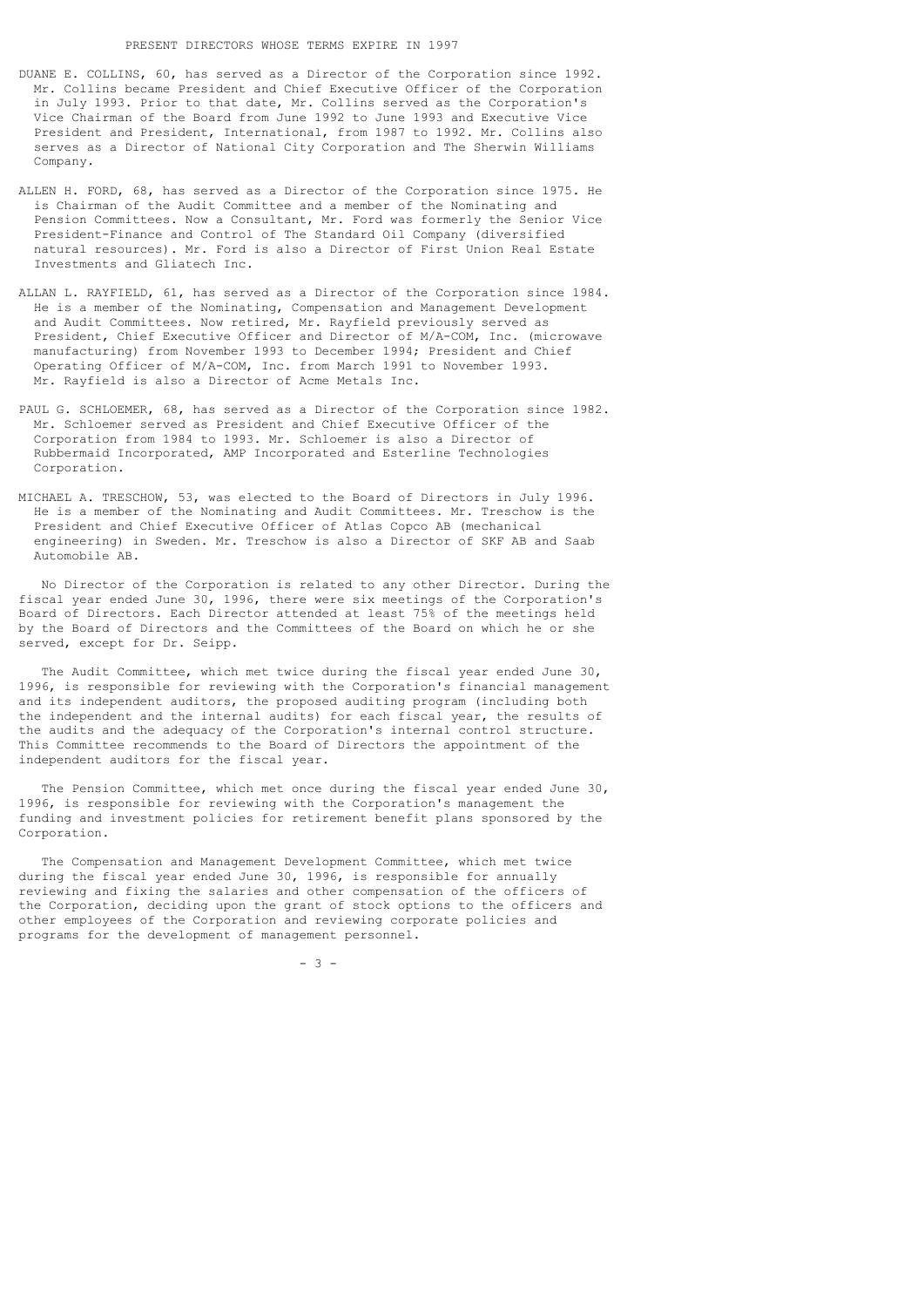The Nominating Committee, which met twice during the fiscal year ended June 30, 1996, is responsible for evaluating and recommending to the Board qualified nominees for election as Directors of the Corporation and considering other matters pertaining to the size and composition of the Board. The Nominating Committee will give appropriate consideration to qualified persons recommended by shareholders for nomination as Directors of the Corporation, provided that such recommendations are accompanied by information sufficient to enable the Committee to evaluate the qualifications of the nominee. Nominations should be sent to the attention of the Secretary of the Corporation.

 Compensation of Directors. The Corporation compensates Directors, other than officers who are Directors, for their services. Except as otherwise indicated below, the annual retainer for such Directors is \$24,000. The fee for attending each Board and Committee meeting is \$1,000 for all such Directors other than Committee Chairmen, whose fee is \$1,500 for chairing committee meetings. Patrick S. Parker, Chairman of the Board of Directors, received an annual retainer of \$120,000, plus meeting fees, club memberships and the use of a leased automobile. Mr. Parker's annual retainer was increased to \$129,000 for fiscal year 1997. Directors may elect to defer all or a portion of their fees under the Corporation's Deferred Compensation Plan for Directors (the "Directors Deferral Plan") or to elect to receive all or a portion of their fees in Common Shares of the Corporation pursuant to the .<br>Corporation's Non-Employee Directors' Stock Plan.

 The Corporation adopted a Retirement Plan for Directors, other than officers who are Directors, in 1987 (the "Directors Retirement Plan") which provided for payments of 50% of the annual retainer in effect on the date of retirement until the monthly payments made equaled the Director's months of service, or until 120 monthly payments had been made, or until death, whichever occurred first. Minimum requirements to qualify for the plan were three years of service (one full term) and attainment of age 65 prior to retirement as a Director. All current directors had met the service requirements of the Plan except for Ms. Streeter and Mr. Treschow. In August 1996, the Board of Directors terminated the Directors Retirement Plan, except with respect to former Directors, who will continue to receive payments under the Plan. Upon termination, each eligible Director received credit under the Directors Deferral Plan in a phantom Parker-Hannifin Common Stock account in an amount equal to the present value of their vested benefits under the Directors Retirement Plan. Said account balance is non-transferable and must remain in the Directors Deferral Plan until the retirement of the Director.

 The Board of Directors also adopted the Non-Employee Directors Stock Option Plan in August 1996. Upon adoption of the Plan, the Board granted to each Director who was not a current or retired employee of the Corporation 1,000 stock options under such Plan at an option price equal to the then current fair market value of the Corporation's Common Shares. Such options have a term of ten years and fully vest one year after the date of grant provided such Director continues as a Director during such year.

 Compensation Committee Interlocks and Insider Participation. The following Directors serve as members of the Corporation's Compensation and Management Development Committee: Messrs. Breen, Likins, Rayfield and Schmitt. Mr. Collins, the President and Chief Executive Officer of the Corporation, serves on the Compensation Committee of The Sherwin Williams Company. Mr. Breen is the Chairman and Chief Executive Officer of The Sherwin Williams Company.

# APPOINTMENT OF INDEPENDENT PUBLIC ACCOUNTANTS

 The Audit Committee and the Board of Directors recommend the appointment of Coopers & Lybrand L.L.P. as certified public accountants to examine the financial statements of the Corporation as of and for the fiscal year ending June 30, 1997. Coopers & Lybrand L.L.P. has made the annual audit of the Corporation's accounts since its organization in 1938. A representative of Coopers & Lybrand L.L.P. is expected to be present at the meeting with an opportunity to make a statement if he desires to do so and to respond to appropriate questions. Ratification of the appointment of Coopers & Lybrand L.L.P. as certified public accountants requires the affirmative vote of a majority of the votes cast thereon.

The Board of Directors unanimously recommends a vote FOR the proposal.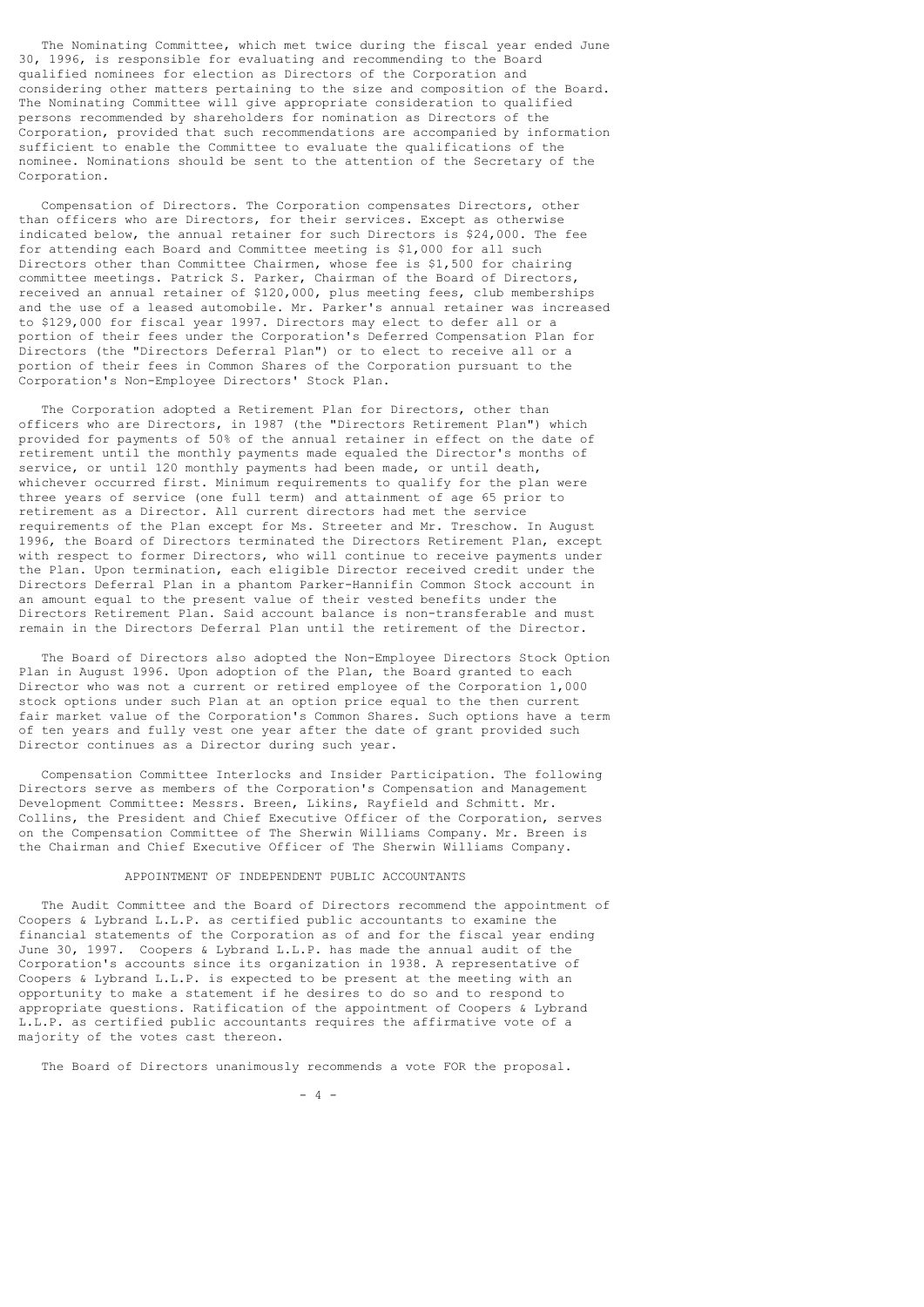The Compensation and Management Development Committee of the Board of Directors (the "Committee") has furnished the following report on executive compensation.

The Committee, which consists entirely of four outside Directors, has overall responsibility to:

- \* review the performance and long-term management potential of the executive officers of the Corporation; and
- \* review and fix the salaries and other compensation of the executive officers of the Corporation.

 Following review and approval by the Committee, all issues pertaining to executive compensation are submitted to the full Board of Directors in conjunction with its approval and review of the Corporation's strategies and operating plans, thereby assuring that the Corporation's system of executive compensation is reasonable and appropriate, meets its stated purpose and effectively serves the interests of the shareholders and the Corporation.

 The Corporation's executive compensation programs are designed to attract and retain key executives critical to the long-term success of the Corporation by remaining competitive with other multinational diversified manufacturing companies of similar size. Comparative compensation information is used by the Committee to establish competitive salary grade ranges at the market median for both base pay and total annual compensation. The group of companies used for compensation comparison purposes is not the same as the S&P Manufacturing (Diversified Industrials) Index, which is the peer group of companies included in the performance graph on page 12. Comparative compensation information is obtained by the Committee from independent surveys of numerous diversified manufacturers, which the Committee believes is important in order to establish competitive compensation ranges at the appropriate levels. On the other hand, the S&P Manufacturing (Diversified Industrials) Index utilized in the performance graph contains data only with respect to a limited number of companies who are in businesses similar to the Corporation, which data is theoretically reflective of the stock performance of all diversified manufacturers as a whole.

 The Corporation's executive compensation programs also are intended to reward executives commensurate with performance and attainment of predetermined financial objectives. Accordingly, compensation of executive officers is directly and materially linked to both operating and stock price performance, aligning closely the financial interests of the Corporation's executives with those of its shareholders.

 Compensation for the Corporation's executives consists of four primary elements:

- 1. A base salary within a competitively established range. The specific base salary within the range is determined by length of service and individual contributions and performance as measured against pre established goals and objectives. Goals and objectives for each executive vary in accordance with each executive's responsibilities and are established by each executive's supervisor.
- 2. An annual cash incentive bonus that is comprised of two components:
	- a. an amount that is determined by the Corporation's pre-tax return on average assets as compared to the Corporation's annual plan established at the beginning of the fiscal year (the "Target Incentive Bonus"); and
	- b. an amount that is determined based on the return on division net assets for the divisions in each executive's individual operating unit (or the average return for all divisions for corporate staff executive officers) (the "RONA Bonus").

 The target amounts of the annual cash incentive bonuses are established in such a manner so that base salary plus the target bonus will be within the competitively determined total annual compensation range mentioned above. Target annual incentive bonuses represent approximately 35-45% of total targeted annual compensation for the executive officers with operational profit and loss re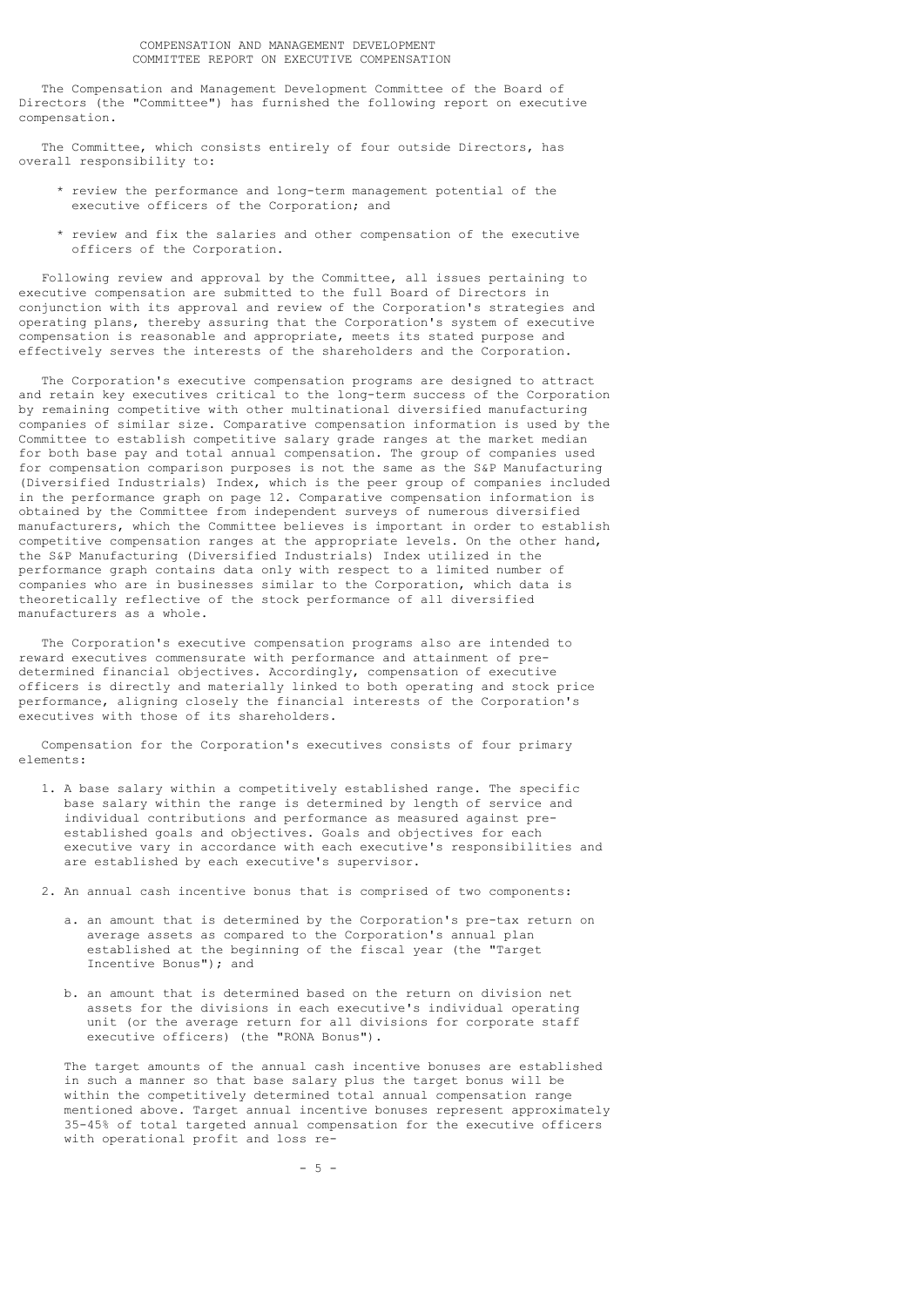sponsibility (including the Chief Executive Officer) and 25-35% of total targeted annual compensation for the other executive officers.

 The Chief Executive Officer, with the approval of the Committee, also has the authority to establish additional annual incentive programs for operating executives. In fiscal year 1996, under a Volume Incentive Plan, operating group presidents had the opportunity to earn an additional bonus of 1% of base salary for each 1% of sales by which their group exceeded their previous year's sales by between 7.5% and 12.5%, and an additional bonus of 2% of base salary for each 1% of sales by which their group exceeded their previous year's sales by more than 12.5%; subject, however, to an overall maximum equal to 15% of the participant's base salary. An identical Volume Incentive Plan has been adopted for fiscal year 1997.

- 3. A long-term incentive plan ("LTIP") award. The LTIP award is based upon the Corporation's actual average return on equity for a three fiscal year period, payable in restricted stock (unless the participant elects to receive cash pursuant to an election under the Corporation's Executive Deferral Plan). The value of the LTIP award is intended by the Committee to approximate the median of competitive incentive compensation market data. This value is divided by the market price of the Corporation's Common Shares at the beginning of the three-year performance period to determine the number of shares in the LTIP award.
- 4. Stock option grants determined by the recipient's salary grade level. Grants are intended to recognize different levels of responsibility as indicated by salary grade. Stock options are granted with an exercise price equal to the fair market value of the Corporation's Common Shares on the day of grant and all current grants are exercisable between one and ten years from the date granted.

 Incentive compensation for the Corporation's executives is significantly "at risk", based upon the financial performance of the Corporation. Indeed, more than one half of each executive's targeted total compensation (including base salary, annual bonuses, LTIP payouts and stock options) may fluctuate significantly from year to year because it is directly tied to business and individual performance.

 Long-term incentive programs are designed to link the interests of the executives with those of the shareholders. LTIP awards, whether paid in cash or restricted stock, focus on long-term return on equity, which is directly related to enhancing shareholder value. Restricted stock awards build stock ownership and encourage a long-term focus on shareholder value, since the stock is restricted from being sold, transferred or assigned for a specified period. Stock option grants provide an incentive that aligns the executive's interests with those of the shareholders, since stock options will provide value to the executive only when the price of the Corporation's stock increases above the option grant price.

 In August 1996, the Board of Directors, at the recommendation of the Committee, adopted stock ownership guidelines that are designed to encourage the accumulation and retention of the Corporation's Common Shares by its Directors, executive officers and other key executives. Under the guidelines, the Chief Executive Officer should hold Common Shares of the Corporation with a minimum aggregate value equivalent to three times his base salary. Vice Presidents should hold two times base salary; other executive officers and group presidents, one times base salary; and non-officer Directors, four times their annual retainer. The recommended time period for reaching the above guidelines is five years. Compliance with the guidelines will be reviewed annually by the Chief Executive Officer with the Committee.

 The Corporation's executive compensation philosophy is specifically evident in the compensation paid during the most recent fiscal year to the Corporation's President and Chief Executive Officer, Duane E. Collins. Mr. Collins' increase in base salary from fiscal 1995 to fiscal 1996 of 15% is reflective of his "outstanding" performance rating for fiscal 1995, the fact that his base salary was below the mid-point of his rate range, and the resulting desire of the Committee to increase his base salary significantly to the mid-point of the range to be reflective of Mr. Collins' responsibilities as the Chief Executive of a large multinational diversified manufacturing company and to reward Mr. Collins' performance in fiscal year 1995. In addition, based on the Corporation's fiscal 1996 operating plan, Mr. Collins was to receive 100% of his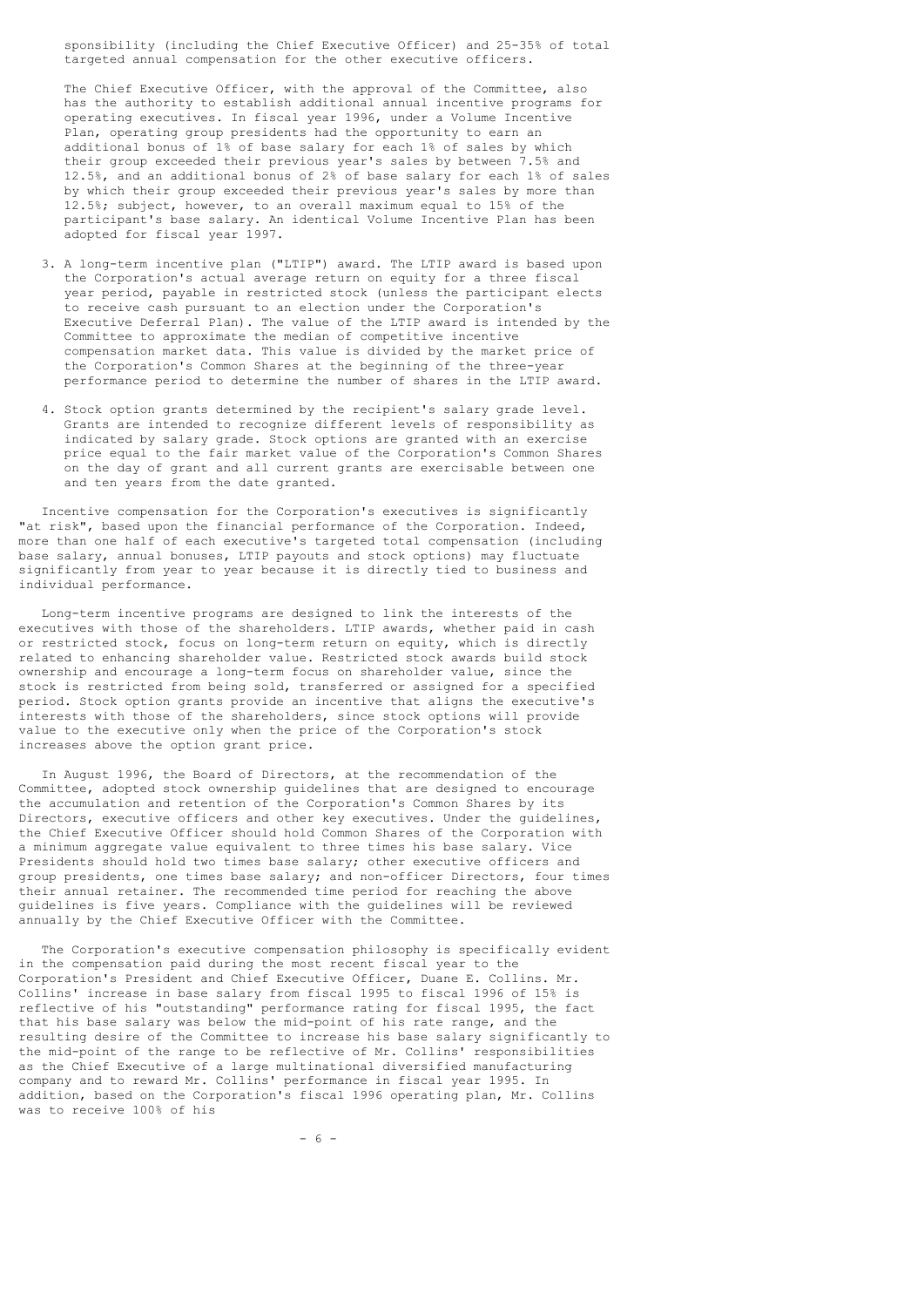Target Incentive Bonus of \$250,000 if the Corporation's actual pre-tax return on average assets, adjusted primarily for acquisitions and currency transactions, was 17.1%. A minimum payout of 15% of the Target Incentive Bonus was established at a 4.4% pre-tax return on average assets and a maximum payout of 150% of the Target Incentive Bonus was established at a 20.6% pre-tax return on average assets. During the fiscal year ended June 30, 1996, the Corporation's adjusted pre-tax return on average assets was 16.58%; therefore each executive officer, including Mr. Collins, received an amount equal to 96.9% of his Target Incentive Bonus, which is included in the "Bonus" column of the Summary Compensation Table on page 8.

 Mr. Collins' RONA Bonus was targeted at \$372,544 based upon a forecasted 33.35% average return on division net assets. The average return on division net assets was 33.11%, resulting in a RONA Bonus payment to Mr. Collins of \$369,731, which is included in the "Bonus" column of the Summary Compensation Table on page 8. The other executive officers also received RONA Bonuses based upon the return on division net assets by their respective operating units (or the average return for all divisions for corporate staff executive officers).

 Based on the Corporation's average return on equity of 16.04% for the three fiscal years ended June 30, 1996, Mr. Collins and the other executive officers received a payment under the 1994-95-96 Long Term Incentive Plan in the form of restricted shares, as reported in the "LTIP Payouts" column of the Summary Compensation Table on page 8. Such payment represents 101% of the target payment that would have been achieved had the Corporation achieved the LTIP's return on equity goal of 16% for such three-year period.

 During fiscal year 1996, Mr. Collins and the other executive officers also received a long-term incentive award as described in the LTIP table on page 10 and a stock option grant as reported in the Option Grants Table on page 9. The intended value of stock options granted to each executive officer is established by the Committee by reference to the median of competitive incentive compensation market data. This value is divided by the estimated value of each option based upon the Black-Scholes valuation model in order to determine the number of stock options granted.

 During 1993, the Omnibus Budget Reconciliation Act of 1993 (the "Act") was enacted by Congress. The Act includes potential limitations on the deductibility of compensation in excess of \$1 million paid to the Corporation's Chief Executive Officer and four other highest paid executive officers beginning in fiscal year 1995. The Committee has taken the necessary actions to ensure the deductibility of compensation paid by the Corporation to such individuals.

> John G. Breen<br>John G. Breen, Chairman (1997) Dr. Peter W. Likins John G. Breen, Chairman

Allan L. Rayfield Wolfgang R. Schmitt<br>Allan L. Rayfield Wolfgang R. Schmitt

Wolfgang R. Schmitt

- 7 -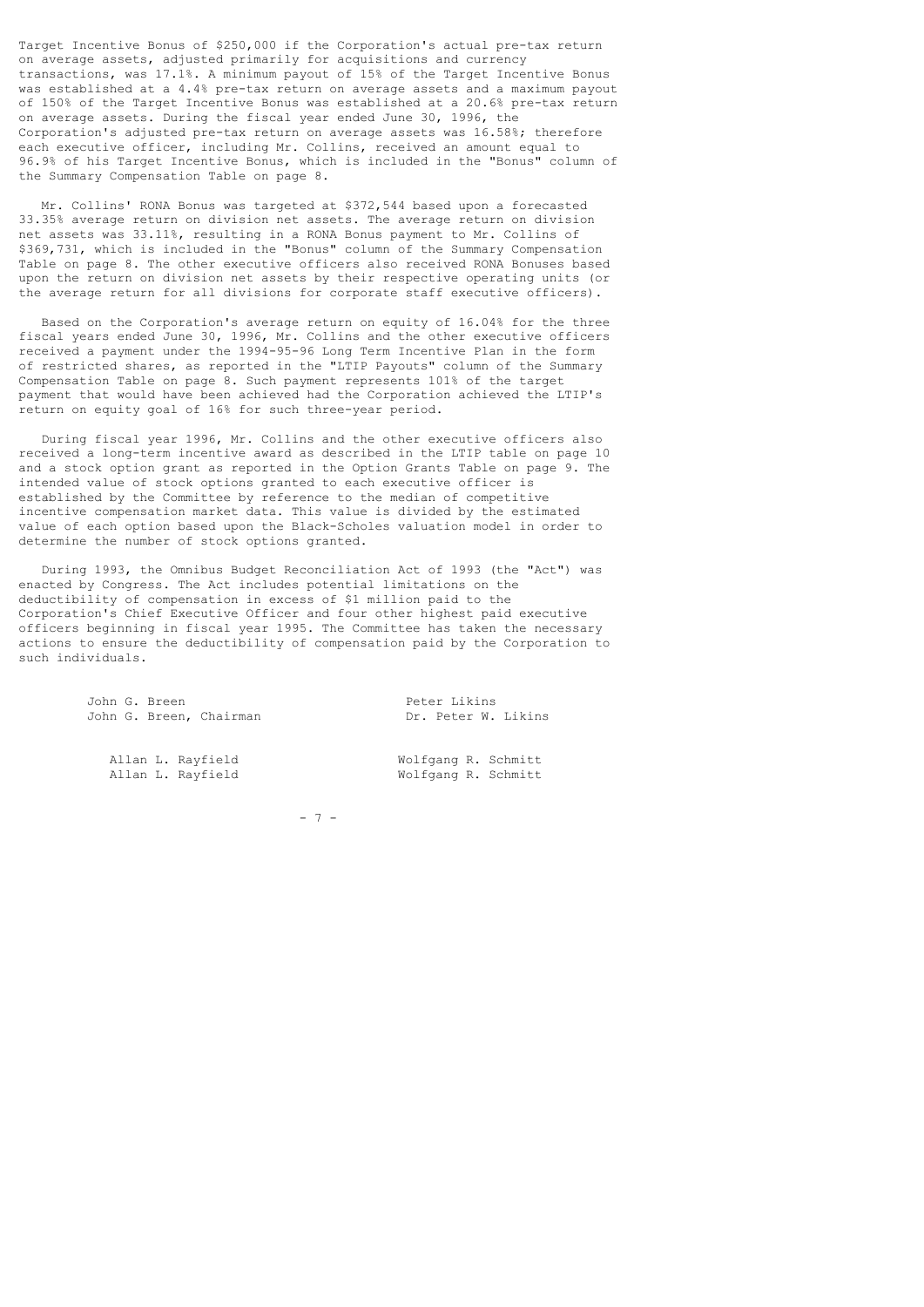### EXECUTIVE COMPENSATION

The following table summarizes compensation paid by the Corporation for each of the last three fiscal years to its Chief Executive Officer and each of the other four most highly compensated executive officers:

### SUMMARY COMPENSATION TABLE

|                                                           |                | Annual Compensation                  |                    |                                           | Long-Term Compensation                        |                              |                                      |  |
|-----------------------------------------------------------|----------------|--------------------------------------|--------------------|-------------------------------------------|-----------------------------------------------|------------------------------|--------------------------------------|--|
|                                                           |                |                                      |                    |                                           | Awards                                        | Payouts                      |                                      |  |
| Name and Principal Position                               | Fiscal<br>Year | Salary $(\hat{S})$ Bonus $(\hat{S})$ |                    | Other Annual<br>Compensation<br>$(5)$ (a) | Securities<br>Underlying<br>Options<br>(  # ) | LTIP<br>Payouts<br>$(5)$ (b) | All Other<br>Compensation<br>(5) (c) |  |
| Duane E. Collins,                                         | 1996           | 783,473                              | 611,981            | 18,068                                    | 66,000                                        | 988,348                      | 14,570                               |  |
| President and Chief Executive<br>Officer                  | 1995<br>1994   | 680,004<br>600,000                   | 659,082<br>465,840 | 8,066<br>7,920                            | 30,000<br>22,500                              | 225,798<br>73,425            | 20,078<br>4,500                      |  |
| Dennis W. Sullivan,                                       | 1996           | 525,000                              | 323,325            | 8,144                                     | 37,500                                        | 436,055                      | 12,934                               |  |
| Executive Vice President -<br>Industrial                  | 1995<br>1994   | 500,004<br>472,992                   | 417,252<br>276,990 | 8,202<br>83,569                           | 15,900<br>9,600                               | 173,121<br>53,306            | 20,432<br>6,765                      |  |
| Michael J. Hiemstra,                                      | 1996           | 361,920                              | 199,074            | 6,574                                     | 15,000                                        | 232,553                      | 14,672                               |  |
| Vice President -<br>Finance and Administration            | 1995<br>1994   | 351,348<br>338,645                   | 242,837<br>173,489 | 2,648<br>1,897                            | 9,600<br>5,400                                | 120,483<br>39,146            | 19,519<br>7,450                      |  |
| Donald A. Zito,                                           | 1996           | 318,744                              | 236,557            | 7,015                                     | 15,000                                        | 232,553                      | 13,502                               |  |
| Vice President, and President,<br>Fluid Connectors Group  | 1995<br>1994   | 300,000<br>279,996                   | 583,380<br>217,247 | 705<br>2,779                              | 9,600<br>5,400                                | 97,868<br>31,804             | 19,879<br>6,276                      |  |
| Stephen L. Hayes,                                         | 1996           | 299,244                              | 215,668            | 9,734                                     | 15,000                                        | 232,553                      | 13,507                               |  |
| Vice President, and President,<br>Parker Bertea Aerospace | 1995<br>1994   | 285,000<br>259,020                   | 166,797<br>97,371  | 3,823<br>2,990                            | 9,600<br>5,400                                | 107,427<br>$\Omega$          | 15,163<br>8,981                      |  |

- (a) Unless otherwise indicated, no executive officers named in the Summary Compensation Table received personal benefits or perquisites in excess of the lesser of \$50,000 or 10% of his total compensation reported in the Salary and Bonus columns. Reported in this column is annual compensation consisting of (i) amounts reimbursed by the Corporation for the payment of income taxes on certain executive perquisites; and (ii) \$76,097 in executive perquisites received by Mr. Sullivan in fiscal year 1994, including \$42,800 for the payment of a country club membership fee.
- (b) Dollar value of restricted shares issued as payment under the 1994-95-96 Long Term Incentive Plan and as final and interim payments under the 1993-94-95 Long Term Incentive Plan. Such value is based on the Corporation's stock price on the date of issuance of the shares. The restricted shares are subject to a three-year vesting period from the date of issuance, with accelerated vesting in the event of the death, disability or normal retirement of the Plan participant. Dividends are paid by the Corporation on the restricted shares. The number and value of the aggregate restricted stock holdings for each of the above-named executive officers as of June 30, 1996 are as follows: Mr. Collins, 28,425 shares with a value of \$1,204,509; Mr. Sullivan, 13,410 shares with a value of \$568,249; Mr. Hiemstra, 7,483 shares with a value of \$317,092; Mr. Zito, 7,216 shares with a value of \$305,778; and Mr. Hayes, 6,060 shares with a value of \$256,793.
- (c) Represents matching contributions by the Corporation to the Parker Hannifin Retirement Savings Plan and the Parker Hannifin Savings Restoration Plan.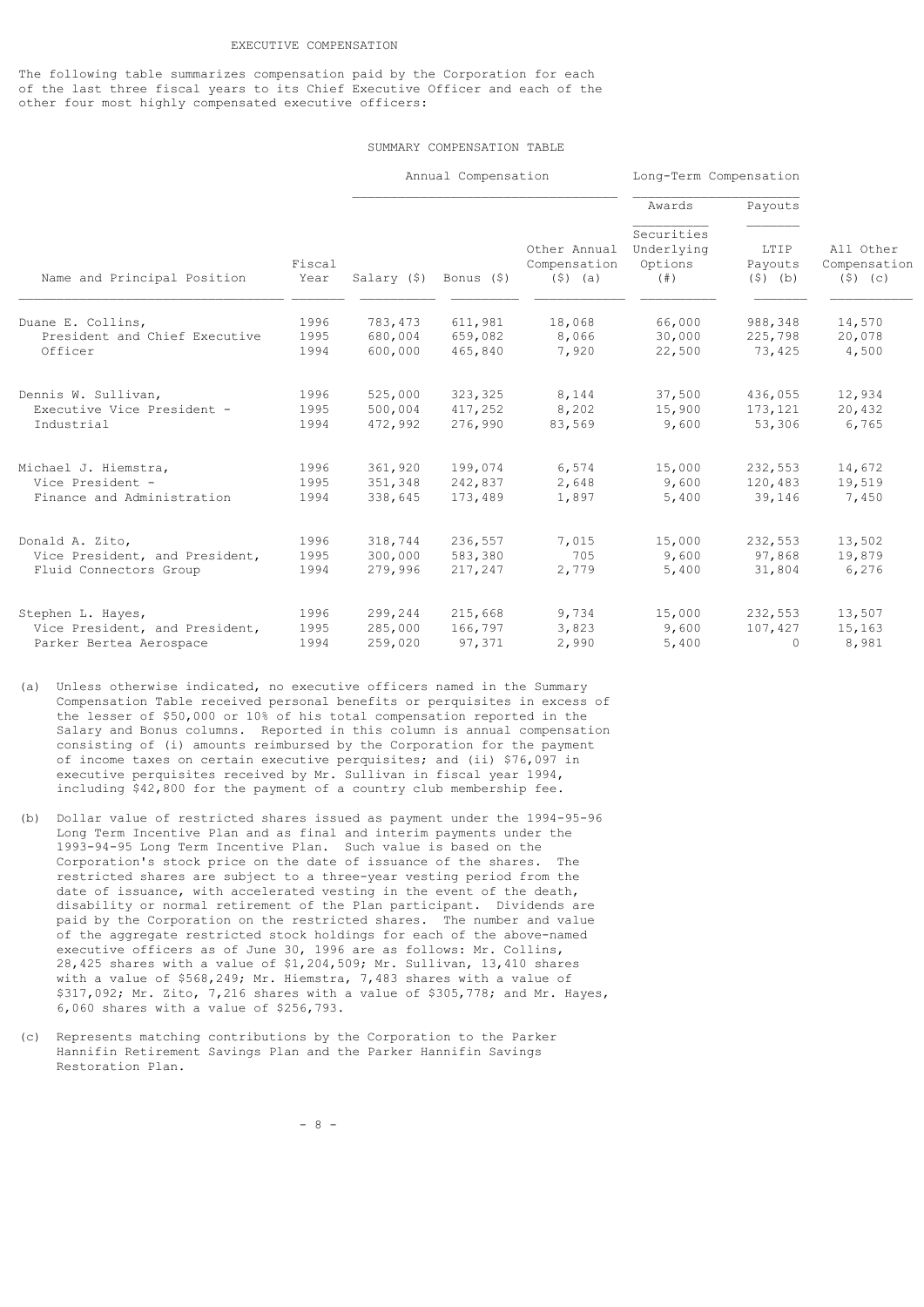# OPTION GRANTS IN FISCAL 1996

Individual Grants

|                     | Number of<br>Securities<br>Underlying<br>Options |                | Exercise<br>Or Base<br>Price | Expiration | Potential realizable value at<br>assumed annual rates of stock<br>price appreciation for option term (b) |                        |                     |
|---------------------|--------------------------------------------------|----------------|------------------------------|------------|----------------------------------------------------------------------------------------------------------|------------------------|---------------------|
| Name                | Granted (#)<br>(a)                               | in Fiscal 1996 | (S/Sh)                       | Date       | $5\%$ (\$)                                                                                               | 10 <sup>°</sup><br>(5) | $9.19%$ (\$)<br>(C) |
| Duane E. Collins    | 66,000                                           | 25.9%          | \$39.125                     | 8/15/05    | 1,623,963                                                                                                | 4, 115, 441            | 3,638,274           |
| Dennis W. Sullivan  | 37,500                                           | 14.7%          | \$39.125                     | 8/15/05    | 922,706                                                                                                  | 2,338,319              | 2,067,201           |
| Michael J. Hiemstra | 15,000                                           | 5.9%           | \$39.125                     | 8/15/05    | 369,083                                                                                                  | 935,328                | 826,880             |
| Donald A. Zito      | 15,000                                           | 5.9%           | \$39.125                     | 8/15/05    | 369,083                                                                                                  | 935,328                | 826,880             |
| Stephen L. Hayes    | 15,000                                           | 5.9%           | \$39.125                     | 8/15/05    | 369,083                                                                                                  | 935,328                | 826,880             |

(a) Options are exercisable on the date following completion of one year of continuous employment after the date of grant (i.e., August 16, 1996).

- (b) The potential realizable value illustrates the value that might be recognized upon the exercise of the options immediately prior to the expiration of their term, assuming the specified compounded rates of appreciation over the entire term of the option. Shareholders of the Corporation, as a group, would realize \$1,820,870,281 and \$4,614,442,799 at assumed annual rates of appreciation of 5% and 10%, respectively, over the ten-year life of the options. There can be no assurance that the amounts reflected in this table will be achieved.
- (c) Represents the Corporation's actual rate of stock price appreciation for the 10-year period ending June 30, 1996.

 The following table summarizes exercises of stock options during the fiscal year ended June 30, 1996 by each of the executive officers identified in the Summary Compensation Table on page 8 and the fiscal year-end value of unexercised options for such executive officers:

### AGGREGATED OPTION EXERCISES IN FISCAL 1996 AND FISCAL YEAR-END OPTION VALUES

|                     |              |                   | Number of                   |                             |
|---------------------|--------------|-------------------|-----------------------------|-----------------------------|
|                     |              |                   | Securities Underlying       | Value of Unexercised        |
|                     | Shares       | Value             | Unexercised Options         | In-the-Money                |
|                     | Acquired on  | Realized          | at $FY-End$ $($ $#$ $)$     | Options at FY-End (\$)      |
| Name                | Exercise (#) | (S)               | Exercisable / Unexercisable | Exercisable / Unexercisable |
| Duane E. Collins    |              | $\qquad \qquad -$ | 159,750 / 66,000            | 3,361,534 / 214,500         |
| Dennis W. Sullivan  | 10,500       | 216,090           | 156,000 / 37,500            | 3,432,957 / 121,875         |
| Michael J. Hiemstra |              |                   | 114,750 / 15,000            | 2,624,677/<br>48,750        |
| Donald A. Zito      |              | $\qquad \qquad -$ | 81,000 / 15,000             | 1,816,593/<br>48,750        |
| Stephen L. Hayes    | 10,000       | 218,930           | 35,000 / 15,000             | 671,043 /<br>48,750         |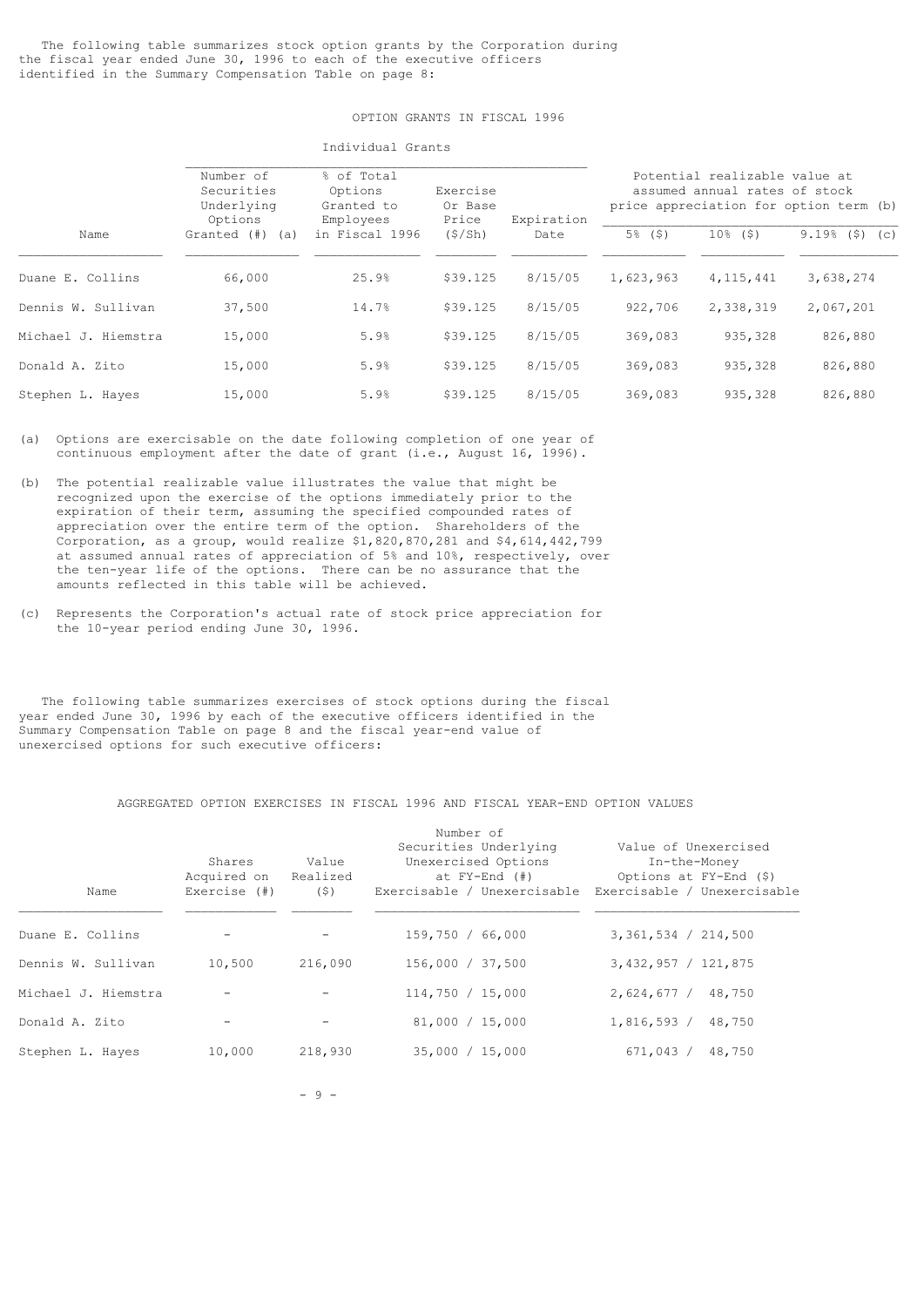The following table summarizes awards by the Corporation during the fiscal year ended June 30, 1996 to each of the executive officers identified in the Summary Compensation Table on page 8 under the Corporation's Long Term Incentive Plan:

### LONG TERM INCENTIVE PLAN - AWARDS IN FISCAL 1996

|                     | Number of<br>Shares | Performance or<br>Other Period Until |               | Estimated Future Payouts under<br>Non-Stock Price-Based Plans |             |
|---------------------|---------------------|--------------------------------------|---------------|---------------------------------------------------------------|-------------|
| Name                | (  # )              | Maturation or Payout                 | Threshold (#) | Target (#)                                                    | Maximum (#) |
| Duane E. Collins    | 14,566              | 3 Years                              | 3,642         | 14,566                                                        | 29,132      |
| Dennis W. Sullivan  | 6,759               | 3 Years                              | 1,690         | 6,759                                                         | 13,518      |
| Michael J. Hiemstra | 4,083               | 3 Years                              | 1,021         | 4,083                                                         | 8,166       |
| Donald A. Zito      | 4,083               | 3 Years                              | 1,021         | 4,083                                                         | 8,166       |
| Stephen L. Hayes    | 4,083               | 3 Years                              | 1,021         | 4,083                                                         | 8,166       |

 Awards under the Corporation's Long Term Incentive Plan ("LTIP") during the last fiscal year were made in the form of restricted shares of the Corporation's Common Stock and entitle each executive officer to receive a pro rata share of his award based upon the Corporation's actual average return on equity (threshold of 8%; target of 14%; maximum of 20%) for the three fiscal years ending June 30, 1998. Awards are payable in August 1998. Executive officers will receive cash in lieu of restricted shares under the LTIP if they are retired at the time of payment or if they elect, prior to May 31, 1997, to defer the amount earned under the LTIP pursuant to the Corporation's Executive Deferral Plan.

### PENSION PLAN TABLE

 The following table summarizes the estimated annual benefits payable upon retirement to the executive officers identified in the Summary Compensation Table on page 8:

| Remuneration  | Years of Service<br>15 or more |
|---------------|--------------------------------|
| \$<br>300,000 | \$<br>165,000                  |
| 500,000       | 275,000                        |
| 700,000       | 385,000                        |
| 900,000       | 495,000                        |
| 1,100,000     | 605,000                        |
| 1,300,000     | 715,000                        |
| 1,500,000     | 825,000                        |
| 1,700,000     | 935,000                        |

 The foregoing table sets forth the straight-life annuity payable under the Corporation's Supplemental Executive Retirement Benefits Program at the normal retirement age of 65. The years of service under the Program for each of the executive officers identified in the Summary Compensation Table on page 8, at their respective retirement dates, will be as follows: Mr. Collins, 35 years; Mr. Sullivan, 35 years; Mr. Hiemstra, 25 years; Mr. Zito, 35 years and Mr. Hayes, 34 years. The Program provides an annual benefit based upon the average of the participant's three highest years of cash compensation (Salary, RONA Bonus and Target Incentive Bonus) with the Corporation. Benefits payable under the Program are based on calen-

 $- 10 -$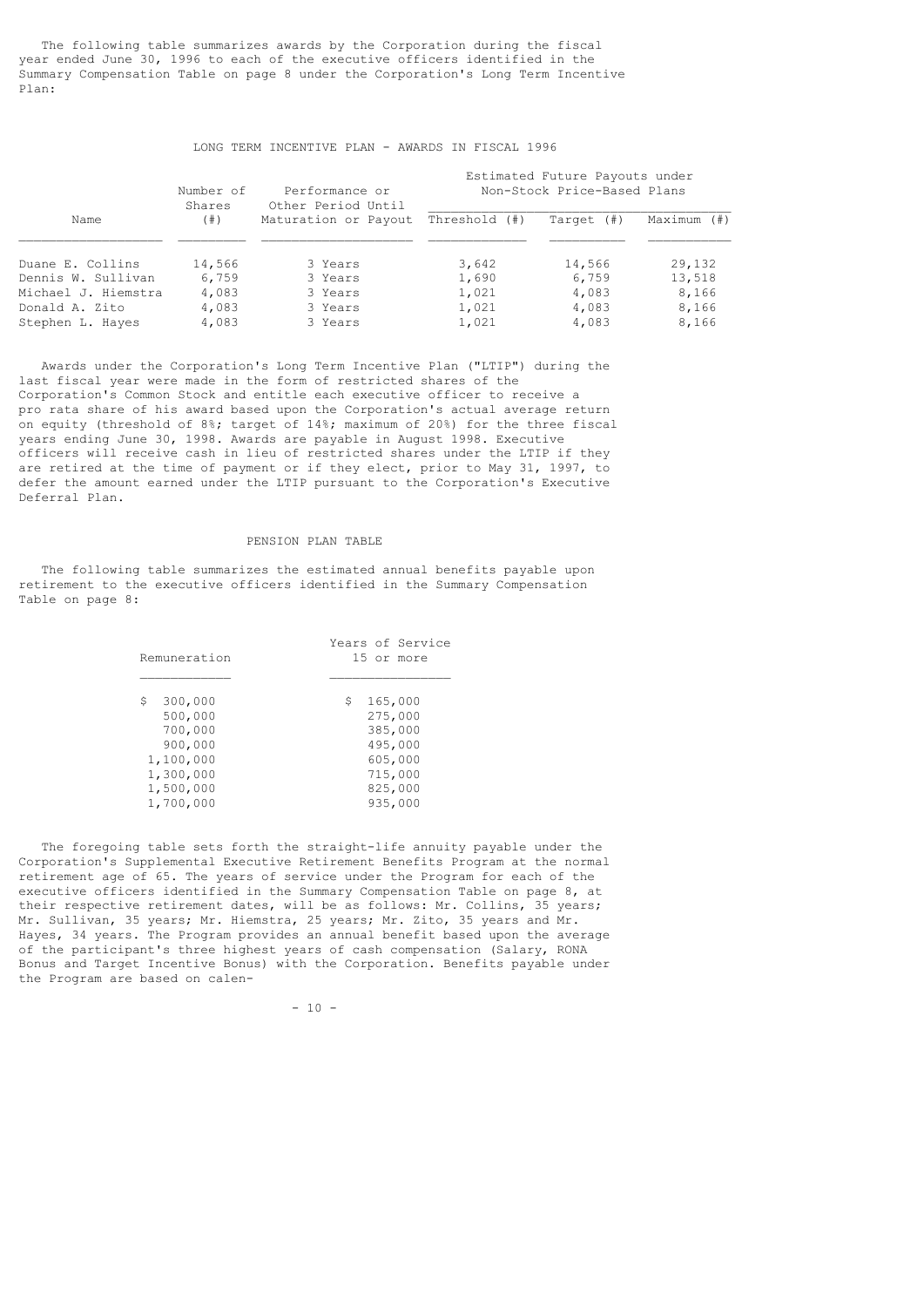dar year compensation. Since the amounts set forth in the "Salary" and "Bonus" columns in the Summary Compensation Table on page 8 are determined on a fiscal year basis and since the amounts set forth in the "Bonus" column for Mr. Zito in fiscal 1995 and Mr. Hayes in fiscal 1996 include payments received under the Volume Incentive Plan (which is not included in determining benefits under the Program), such amounts do not reflect the benefits payable under the Program. If the benefits were to be payable to each named participant based on retirement as of June 30, 1996, the average of the three highest calendar years of cash compensation included in determining benefits under the Program for each of the named participants would be as follows: Mr. Collins, \$1,076,816; Mr. Sullivan, \$777,746; Mr. Hiemstra, \$534,768; Mr. Zito, \$486,696; and Mr. Hayes, \$374,753. Benefits are subject to reduction for payments received under the Corporation's Retirement Plan plus 50% of primary social security benefits.

 "Change in Control" Severance Agreements with Officers. The Corporation has entered into separate agreements (collectively the "Agreements") with Messrs. Collins, Sullivan, Zito, Hiemstra and Hayes. The Agreements are designed to retain the executives and provide for continuity of management in the event of any actual or threatened change in the control of the Corporation. Each Agreement only becomes operative upon a "Change in Control" of the Corporation, as that term is defined in the Agreements, and the subsequent termination of the employment of the executive pursuant to the terms of the Agreement. A Change in Control of the Corporation shall be deemed to have occurred if and when: (i) subject to certain exceptions, any "person" (as such term is used in Sections  $13(d)(2)$  and  $14(d)(2)$  of the Securities Exchange Act of 1934, as amended (the "1934 Act")) is or becomes a beneficial owner, directly or indirectly, of securities of the Corporation representing 20% or more of the combined voting power of the Corporation's then outstanding securities; (ii) during any period of twenty-four consecutive months, individuals who at the beginning of such twenty-four month period were Directors of the Corporation (the "Incumbent Board") cease to constitute at least a majority of the Board of Directors of the Corporation, unless the election, or nomination for election, of any person becoming a Director subsequent to the beginning of such twenty-four month period was approved by a vote of at least two-thirds of the Incumbent Board; (iii) the Corporation enters into a merger, consolidation or other reorganization, or sells all its assets, unless (a) immediately following the business combination: (1) more than 50% of the total voting power eligible to elect directors of the resulting corporation is represented by shares that were Common Shares immediately prior to the business combination, (2) subject to certain exceptions, no person becomes the beneficial owner, directly or indirectly, of 20% or more of the voting power of the corporation resulting from the business combination, and (3) at least a majority of the members of the board of directors of the resulting corporation were members of the Incumbent Board at the time of the Board of Directors of the Corporation's approval of the execution of the initial agreement providing for such business combination, or (b) the business combination is effected by means of the acquisition of Common Shares from the Corporation, and the Board of Directors of the Corporation appoves a resolution providing expressly that such business combination does not constitute a "Change in Control"; or (iv) the shareholders of the Corporation approve a plan of complete liquidation or dissolution of the Corporation.

 Each Agreement provides that, if the employment of the executive is terminated during the three years following a Change in Control of the Corporation, either by the Corporation without "Cause" (as defined in the Agreements) or by the executive for "Good Reason" (as defined in the Agreements and described below), the executive shall be entitled to receive (a) pro rata salary and bonus for the year of termination of employment; (b) severance pay equal to three times the executive's annual salary and bonus; (c) continuation of welfare benefits (e.g., medical, life insurance, disability coverage) for a period of three years; (d) to the extent not previously received, all amounts previously deferred under the Corporation's non-qualified income deferral plans together with a "make whole" amount designed to compensate the executive for the lost opportunity to continue to defer receipt of such income (and the earnings thereon) pursuant to elections made under such deferral plans; and (e) a "gross-up" payment to offset the effect, if any, of the excise tax imposed by Section 4999 of the Internal Revenue Code. "Good Reason" for termination of employment by the executive includes, without limitation, diminution in duties, reduction in compensation or benefits, or relocation. In addition, termination of employment by the executive for any or no reason during the 180-day period beginning on the 91st day after the Change in Control shall constitute Good Reason.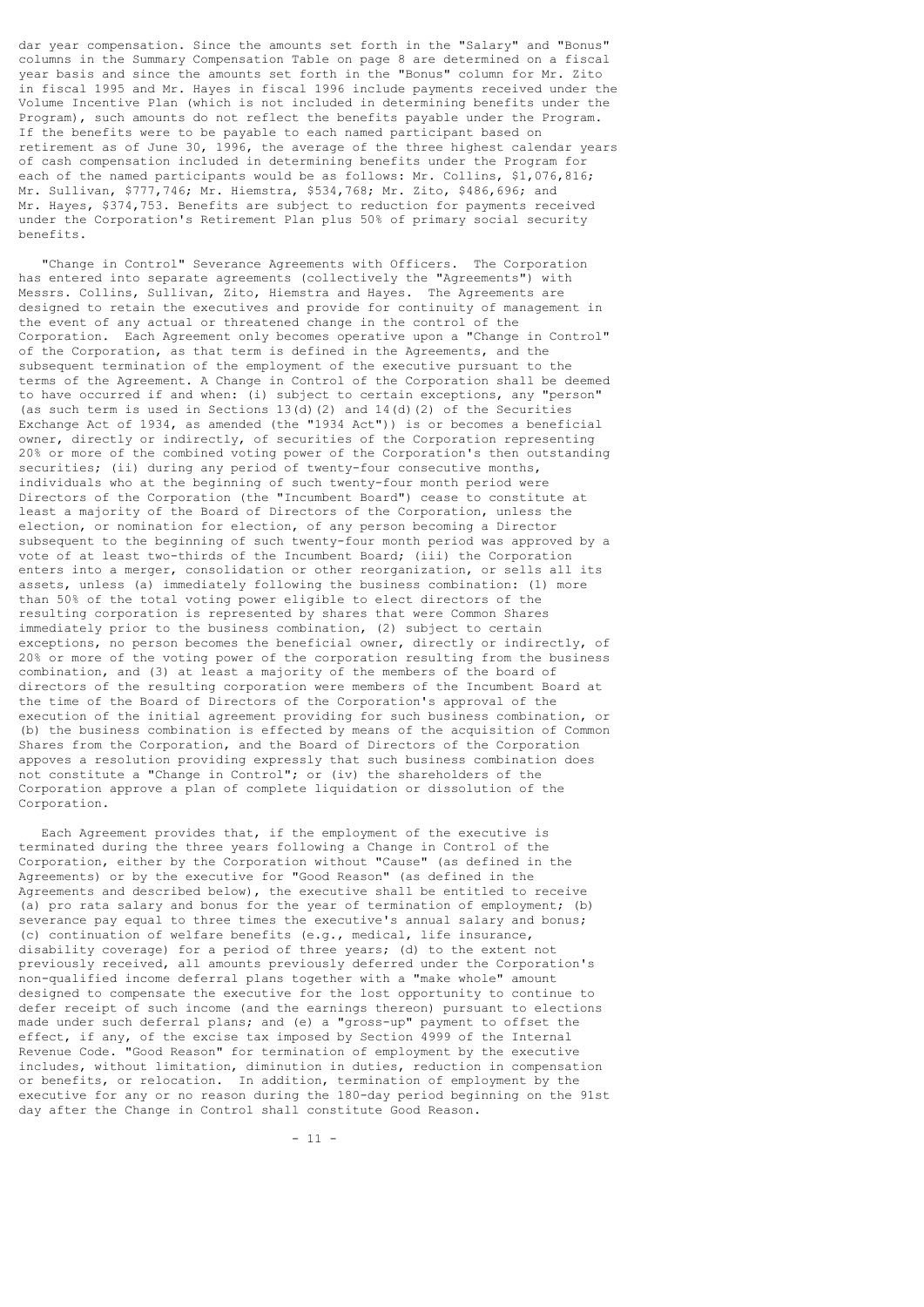A Change in Control of the Corporation also has an effect under other executive compensation plans of the Corporation, as follows: (1) any outstanding unvested stock option held by an executive vests immediately upon a Change in Control; (2) any outstanding unvested restricted stock issued to an executive pursuant to the Corporation's Long Term Incentive Plan ("LTIP") vests immediately in the event of a Change in Control; (3) any outstanding LTIP award to an executive will be paid in full in cash upon a Change in Control, at the target amount or on the basis of corporate financial performance to the date of the Change in Control, whichever is greater; (4) if previously elected by the executive, upon a Change in Control, all amounts previously deferred by the executive under the Executive Deferral Plan, together with the "make whole" amount (described in subsection (d) of the preceding paragraph), will be paid to the executive; and (5) upon a Change in Control, each participant under the Corporation's Supplemental Executive Retirement Benefits Program will receive three additional years of age and service credit under the Program and will receive a lump-sum payment equal to the present value of the participant's vested benefit under the Program.

# COMMON SHARE PRICE PERFORMANCE GRAPH

 The following graph sets forth a comparison of the cumulative shareholder return on the Corporation's Common Shares with the S&P 500 Index and the S&P Manufacturing (Diversified Industrials) Index during the period June 30, 1991 through June 30, 1996, assuming the investment of \$100 on June 30, 1991, and the reinvestment of dividends.

# Comparison of Five Year Cumulative Total Return Among Parker-Hannifin Corporation, the S&P 500 Index and the S&P Manufacturing (Diversified Industrials) Index

|                                                   |     |     | 6/30/91 6/30/92 6/30/93 6/30/94 6/30/95 6/30/96 |     |     |     |
|---------------------------------------------------|-----|-----|-------------------------------------------------|-----|-----|-----|
| Parker-Hannifin Corporation                       | 100 | 112 | 131                                             | 173 | 226 | 269 |
| S&P 500 Index                                     | 100 | 113 | 129                                             | 131 | 165 | 208 |
| S&P Manufacturing (Diversified Industrials) Index | 100 | 99  | 117                                             | 131 | 173 | 221 |

 $- 12 -$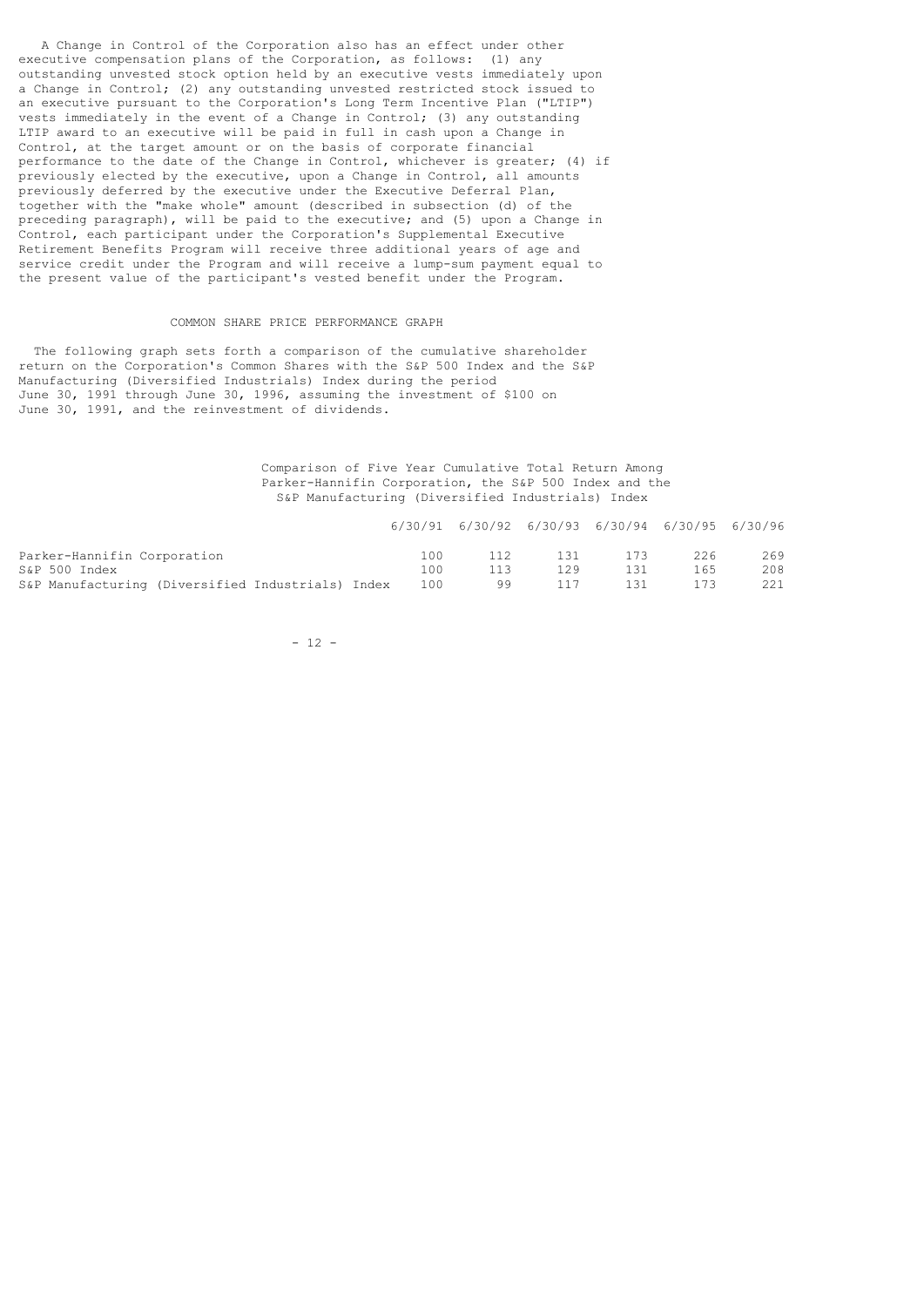The following table sets forth, as of the most recent practicable date, the name and address of each person believed to be a beneficial owner of more than 5% of the Common Shares of the Corporation, the number of shares and the percentage so owned, as well as the beneficial ownership of Common Shares of the Corporation by the Directors, the executive officers of the Corporation named in the Summary Compensation Table on page 8 and all Directors and executive officers as a group:

| Name of<br>Beneficial Owner                                                                                                                                                                 | Amount and Nature Percentage<br>of<br>Beneficial Ownership(A) Class(B)                                                  | οf           |
|---------------------------------------------------------------------------------------------------------------------------------------------------------------------------------------------|-------------------------------------------------------------------------------------------------------------------------|--------------|
| FMR Corp<br>82 Devonshire Street<br>Boston, MA 02109-3614                                                                                                                                   | 4,447,131(C)                                                                                                            | $5.99$ $(C)$ |
| Capital Research and Management Company<br>333 South Hope Street<br>Los Angeles, CA 90071                                                                                                   | 6,504,100(D)                                                                                                            | $8.75\%$ (D) |
| J. G. Breen<br>P. C. Ely<br>A. H. Ford<br>F. A. LePage<br>P. W. Likins<br>P. S. Parker<br>A. L. Rayfield<br>P. G. Schloemer<br>W. R. Schmitt<br>W. Seipp<br>S. A. Streeter<br>M. A. Treshow | 4,500<br>1,846<br>6,000<br>7,500<br>1,594<br>628, 436 $(E)$<br>1,550<br>295,309(E)<br>760<br>6,000<br>$\Omega$<br>1,000 |              |
| D. E. Collins<br>D. W. Sullivan<br>D. A. Zito<br>M. J. Hiemstra<br>S. L. Hayes                                                                                                              | 321, 374(E)<br>325,027(E)<br>119,742(E)<br>152, 246(E)<br>64,065 $(E)$                                                  |              |
| All Directors and executive<br>officers as a group<br>(26 persons)                                                                                                                          | 2,310,405(E)                                                                                                            | 3.06%        |

- (A) Unless otherwise indicated, beneficial ownership was determined as of August 22, 1996 and the beneficial owner has sole voting and investment power
- (B) No Director or executive officer beneficially owned more than 1% of the Corporation's Common Shares as of August 22, 1996.
- (C) Pursuant to a statement filed by FMR Corp. with the SEC in accordance with Rule 13d-1 of the Securities Exchange Act of 1934 on behalf of itself, Edward C. Johnson 3rd (Chairman of FMR Corp.), Abigail Johnson (Director of FMR Corp.), Fidelity Management & Research Company, Fidelity Magellan Fund and Fidelity Management Trust Company, FMR Corp. has reported that as of August 31, 1996 it had sole voting power over 206,098 Common Shares and sole investment power over 4,447,131 Common Shares.
- (D) The Corporation was informed by Capital Research and Management Company by letter dated September 12, 1996 that Capital Research and Management Company had sole investment power over 5,740,000 Common Shares and sole voting power over 3,550,000 Common Shares and that Capital Guardian Trust Company had sole investment power over 764,100 Common Shares and sole voting power over 499,600 Common Shares.
- (E) These amounts include 108,000, 175,000, 225,750, 193,500, 96,000, 129,750, 50,000, and 1,225,200 Common Shares subject to options exercisable on or prior to October 21, 1996 granted under the Corporation's stock option plans held by Messrs. Parker, Schloemer, Collins, Sullivan, Zito, Hiemstra and Hayes and all Directors and executive officers as a group, respectively. Such Common Shares are deemed to be outstanding only for the purpose of computing the percentage of shares owned by each of the individuals and the officers and Directors as a group. These amounts also include 12,243, 3,569, 13,772, 4,963, 6,684, 2,446, 3,956 and 83,124 Common Shares as to which Messrs. Parker, Schloemer, Collins, Sullivan, Zito, Hiemstra and Hayes and all Directors and executive officers as a group, respectively, hold voting power pursuant to the Corporation's Retirement Savings Plan as of June 30, 1996.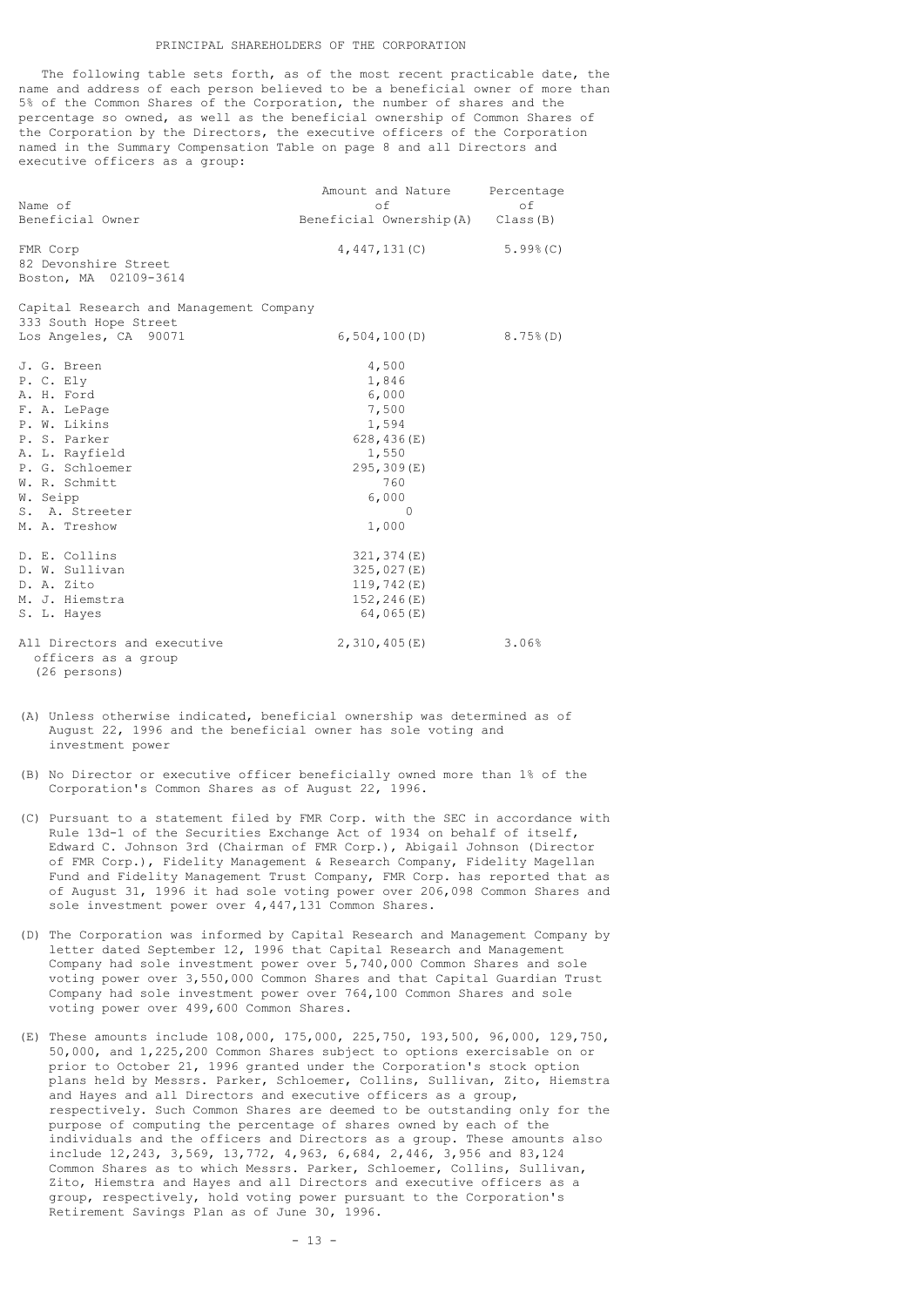Section 16(a) Beneficial Ownership Reporting Compliance. As required by the Securities and Exchange Commission's rules under Section 16 of the Securities Exchange Act of 1934, the Corporation notes that during the fiscal year ended June 30, 1996, the following officers and directors filed untimely reports regarding transactions in the Corporation's Common Shares: Mr. Rayfield, a Director: one untimely report for one transaction; Daniel T. Garey, Vice President, one untimely report for annual Dividend Reinvestment Plan transactions; Paul L. Carson, Vice President, one untimely report for one Retirement Savings Plan transaction; and Lawrence M. Zeno, Vice President, three untimely reports for annual Dividend Reinvestment Plan transactions for three years.

# SHAREHOLDERS' PROPOSALS

 The deadline for shareholders to submit proposals to be considered for inclusion in the proxy statement for the 1997 Annual Meeting of Shareholders is expected to be May 25, 1997.

#### GENERAL

 The Board of Directors knows of no other matters which will be presented at the meeting. However, if any other matters properly come before the meeting or any adjournment, the person or persons voting the proxies will vote in accordance with their best judgment on such matters.

 The Corporation will bear the expense of preparing, printing and mailing this Proxy Statement. In addition to solicitation by mail, officers and other employees of the Corporation may solicit the return of proxies. The Corporation will request banks, brokers and other custodians, nominees and fiduciaries to send proxy material to beneficial owners of Common Shares. The Corporation will, upon request, reimburse them for their expenses in so doing. The Corporation has retained Kissel-Blake Inc., 110 Wall Street, New York, New York, to assist in the solicitation of proxies at an anticipated cost of \$13,000 plus disbursements.

 You are urged to sign and return your Proxy promptly in order to make certain your Common Shares will be voted at the meeting. Common Shares represented by properly executed proxies will be voted in accordance with any specification made thereon and, if no specification is made, will be voted in favor of fixing at five the number of Directors in the class whose three-year term of office will expire in 1999 and for the election of the nominees for Directors in such class; and in favor of the appointment of Coopers & Lybrand L.L.P. as independent public accountants for the fiscal year ending June 30, 1997. Abstentions and broker non-votes are counted in determining the votes present at a meeting. Consequently, an abstention or a broker non- vote has the same effect as a vote against a proposal, as each abstention or broker non-vote would be one less vote in favor of a proposal. You may revoke your Proxy by giving notice to the Corporation in writing or in open meeting, without affecting any vote previously taken. However, your mere presence at the meeting will not operate to revoke your Proxy.

 The Annual Report of the Corporation, including financial statements for the fiscal year ended June 30, 1996, is being mailed to shareholders with this Proxy Statement.

By Order of the Board of Directors

 Joseph D. Whiteman Joseph D. Whiteman Secretary

September 23, 1996